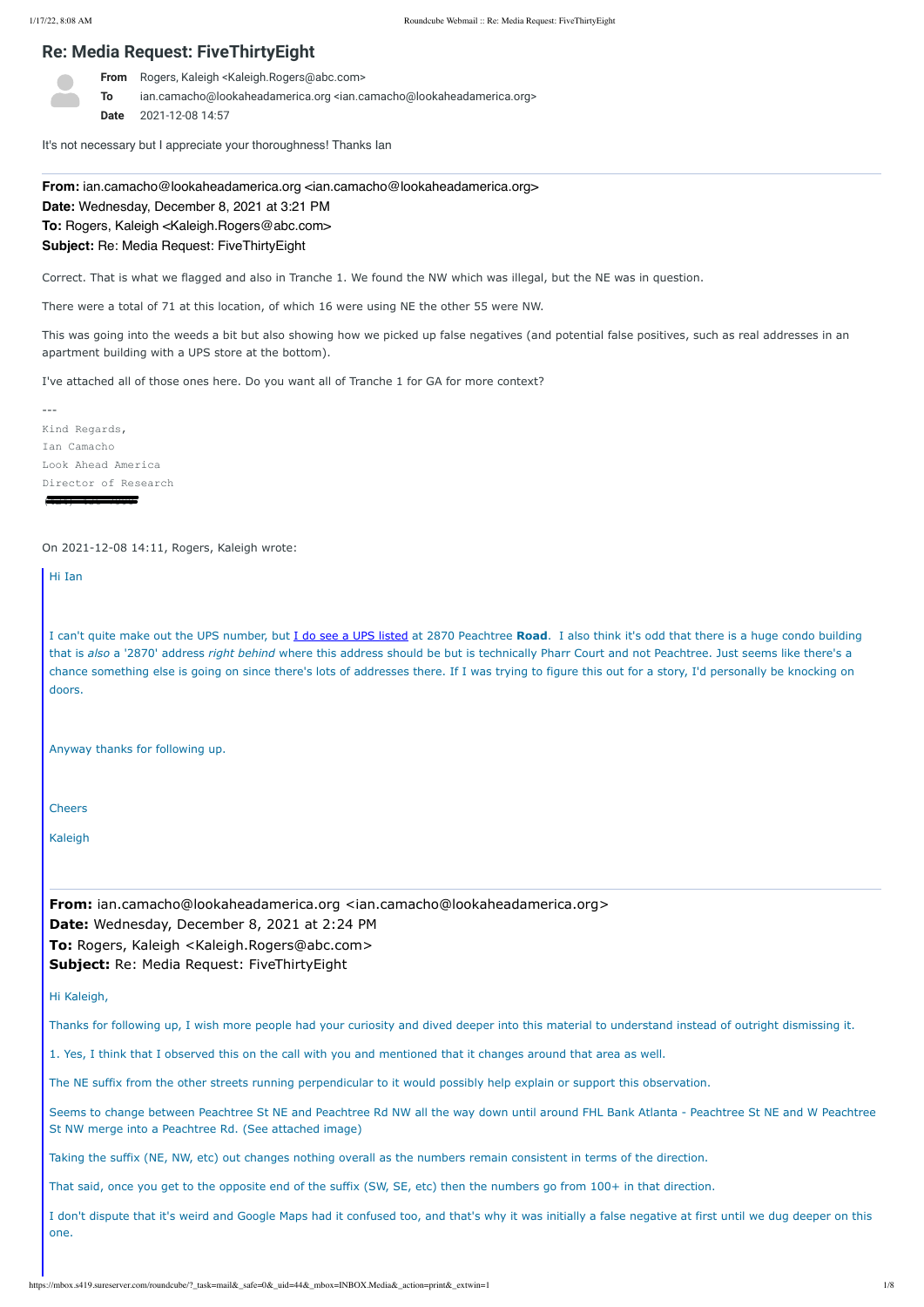#### 1/17/22, 8:08 AM Roundcube Webmail :: Re: Media Request: FiveThirtyEight

https://mbox.s419.sureserver.com/roundcube/?\_task=mail&\_safe=0&\_uid=44&\_mbox=INBOX.Media&\_action=print&\_extwin=1 2/8

2. Look at the screenshot of the UPS Store which shows the 2870 address (hard to see but hopefully you can read it with the arrow pointing at the address, see attached).

https://www.google.com/maps/place/Alhambra/@33.8333311,-84.3834822,3a,15y,121.32h,90.2t/data=!3m6!1e1!3m4!1seRX19rQ8K5XsNS\_tLvEng [A!2e0!7i16384!8i8192!4m13!1m7!3m6!1s0x88f50591b274532f:0xeff74ec8a4a32849!2s2900+Peachtree+St+NE,+Atlanta,+GA+30305!3b1!8m2!3d3](https://nam04.safelinks.protection.outlook.com/?url=https%3A%2F%2Fwww.google.com%2Fmaps%2Fplace%2FAlhambra%2F%4033.8333311%2C-84.3834822%2C3a%2C15y%2C121.32h%2C90.2t%2Fdata%3D!3m6!1e1!3m4!1seRX19rQ8K5XsNS_tLvEnqA!2e0!7i16384!8i8192!4m13!1m7!3m6!1s0x88f50591b274532f%3A0xeff74ec8a4a32849!2s2900%2BPeachtree%2BSt%2BNE%2C%2BAtlanta%2C%2BGA%2B30305!3b1!8m2!3d33.8341737!4d-84.3828407!3m4!1s0x88f50506ec0e1a53%3A0xde72e52142e1a797!8m2!3d33.8326551!4d-84.3839296&data=04%7C01%7CKaleigh.Rogers%40abc.com%7C68c44ff4765f49cbb86308d9ba885607%7C56b731a8a2ac4c32bf6b616810e913c6%7C1%7C0%7C637745916998261499%7CUnknown%7CTWFpbGZsb3d8eyJWIjoiMC4wLjAwMDAiLCJQIjoiV2luMzIiLCJBTiI6Ik1haWwiLCJXVCI6Mn0%3D%7C3000&sdata=UGvRUbto2z1F1anLtP%2BRauS2TuUaCKUoO68qefNFOm0%3D&reserved=0) 3.8341737!4d-84.3828407!3m4!1s0x88f50506ec0e1a53:0xde72e52142e1a797!8m2!3d33.8326551!4d-84.3839296

On the opposite side of the street of the UPS Store you will see 2881

And down the street 2855, which is pretty close.

https://www.google.com/maps/place/Alhambra/@33.8328292,-84.3840325,3a,75y,142.89h,88.33t/data=!3m6!1e1!3m4!1sb\_PcHza2A[oVlCuoqZBm8Q!2e0!7i16384!8i8192!4m13!1m7!3m6!1s0x88f50591b274532f:0xeff74ec8a4a32849!2s2900+Peachtree+St+NE,+Atlanta,+GA+30305](https://nam04.safelinks.protection.outlook.com/?url=https%3A%2F%2Fwww.google.com%2Fmaps%2Fplace%2FAlhambra%2F%4033.8328292%2C-84.3840325%2C3a%2C75y%2C142.89h%2C88.33t%2Fdata%3D!3m6!1e1!3m4!1sb_PcHza2A-oVlCuoqZBm8Q!2e0!7i16384!8i8192!4m13!1m7!3m6!1s0x88f50591b274532f%3A0xeff74ec8a4a32849!2s2900%2BPeachtree%2BSt%2BNE%2C%2BAtlanta%2C%2BGA%2B30305!3b1!8m2!3d33.8341737!4d-84.3828407!3m4!1s0x88f50506ec0e1a53%3A0xde72e52142e1a797!8m2!3d33.8326551!4d-84.3839296&data=04%7C01%7CKaleigh.Rogers%40abc.com%7C68c44ff4765f49cbb86308d9ba885607%7C56b731a8a2ac4c32bf6b616810e913c6%7C1%7C0%7C637745916998261499%7CUnknown%7CTWFpbGZsb3d8eyJWIjoiMC4wLjAwMDAiLCJQIjoiV2luMzIiLCJBTiI6Ik1haWwiLCJXVCI6Mn0%3D%7C3000&sdata=NdYn7lHnI55vEqtKY37G2rkKKToOxoeRlXBsQ91Oxxs%3D&reserved=0) !3b1!8m2!3d33.8341737!4d-84.3828407!3m4!1s0x88f50506ec0e1a53:0xde72e52142e1a797!8m2!3d33.8326551!4d-84.3839296

This seems to confirm the numbering and why this address got flagged.

pa.googleapis.com%2Fv1%2Fthumbnail%3Fpanoid%3DTJD3qzSZSojPFo7bAv\_XBQ%26cb\_client%3Dmaps\_sv.tactile.gps%26w%3D203%26h %3D100%26yaw%3D96.88306%26pitch%3D0%26thumbfov%3D100!7i16384!8i8192

As I had mentioned on the call, 2870 Pharr Ct. which is a condominium complex located behind and almost exactly parallel to the UPS store appears to be in the same area so we know that the address numbers are following the same pattern (obviously a different street address and not illegal).

[https://www.google.com/maps/place/The+Concorde+Condominium/@33.8334492,-84.3853943,18z/data=!4m13!1m7!3m6!1s0x88f50591b17fc4b5:](https://nam04.safelinks.protection.outlook.com/?url=https%3A%2F%2Fwww.google.com%2Fmaps%2Fplace%2FThe%2BConcorde%2BCondominium%2F%4033.8334492%2C-84.3853943%2C18z%2Fdata%3D!4m13!1m7!3m6!1s0x88f50591b17fc4b5%3A0x43fb443b0273bc97!2s2910%2BPeachtree%2BRd%2C%2BAtlanta%2C%2BGA%2B30305!3b1!8m2!3d33.8342446!4d-84.3829454!3m4!1s0x88f5059a838c23e5%3A0x70a4c06f38295fb6!8m2!3d33.8338638!4d-84.3855902&data=04%7C01%7CKaleigh.Rogers%40abc.com%7C68c44ff4765f49cbb86308d9ba885607%7C56b731a8a2ac4c32bf6b616810e913c6%7C1%7C0%7C637745916998271451%7CUnknown%7CTWFpbGZsb3d8eyJWIjoiMC4wLjAwMDAiLCJQIjoiV2luMzIiLCJBTiI6Ik1haWwiLCJXVCI6Mn0%3D%7C3000&sdata=kr5ReVnPoiJVYDatzASH7lHhtUf7fitV3vH%2BKNMmdrE%3D&reserved=0) 0x43fb443b0273bc97!2s2910+Peachtree+Rd,+Atlanta,+GA+30305!3b1!8m2!3d33.8342446!4d-84.3829454!3m4!1s0x88f5059a838c23e5:0x70a4c06f38295fb6!8m2!3d33.8338638!4d-84.3855902

3. Right, those would all be legal / valid addresses for registrations. We didn't flag those.

Working on getting you the Zoom interview.

---

Kind Regards, Ian Camacho Look Ahead America Director of Research

(424) 436-7990

On 2021-12-08 11:52, Rogers, Kaleigh wrote:

Okay just because you seemed as curious as I am, a couple of things:

1. Peachtree St NE and Peachtree Rd NW appear to be...the same highway? At least according to Google maps

2. The Party City/mini mall we saw at 2870 Peachtree is actually 2900 Peachtree, according to the sign visible here: [https://www.google.com/maps/@33.8337582,-84.3835111,3a,59.6y,43.68h,94.19t/data=!3m7!1e1!3m5!1sTJD3qzSZSojPFo7bAv\\_XBQ!2e0!6](https://nam04.safelinks.protection.outlook.com/?url=https%3A%2F%2Fwww.google.com%2Fmaps%2F%4033.8337582%2C-84.3835111%2C3a%2C59.6y%2C43.68h%2C94.19t%2Fdata%3D!3m7!1e1!3m5!1sTJD3qzSZSojPFo7bAv_XBQ!2e0!6shttps%3A%252F%252Fstreetviewpixels-pa.googleapis.com%252Fv1%252Fthumbnail%253Fpanoid%253DTJD3qzSZSojPFo7bAv_XBQ%2526cb_client%253Dmaps_sv.tactile.gps%2526w%253D203%2526h%253D100%2526yaw%253D96.88306%2526pitch%253D0%2526thumbfov%253D100!7i16384!8i8192&data=04%7C01%7CKaleigh.Rogers%40abc.com%7C68c44ff4765f49cbb86308d9ba885607%7C56b731a8a2ac4c32bf6b616810e913c6%7C1%7C0%7C637745916998271451%7CUnknown%7CTWFpbGZsb3d8eyJWIjoiMC4wLjAwMDAiLCJQIjoiV2luMzIiLCJBTiI6Ik1haWwiLCJXVCI6Mn0%3D%7C3000&sdata=R5zCoYGh2RsCBB5dS2JzH0Jfp7aJgK83lhSvjXNI%2Fpg%3D&reserved=0) shttps:%2F%2Fstreetviewpixels-

3. I looked further up the street and found this little complex of townhomes, but it is 2840: [https://www.google.com/maps/@33.8324743,-84.3844977,3a,75y,316.13h,85.02t/data=!3m6!1e1!3m4!1s6A3MVr1Uu8E\\_AMUbElmkxg!2e0!](https://nam04.safelinks.protection.outlook.com/?url=https%3A%2F%2Fwww.google.com%2Fmaps%2F%4033.8324743%2C-84.3844977%2C3a%2C75y%2C316.13h%2C85.02t%2Fdata%3D!3m6!1e1!3m4!1s6A3MVr1Uu8E_AMUbElmkxg!2e0!7i16384!8i8192&data=04%7C01%7CKaleigh.Rogers%40abc.com%7C68c44ff4765f49cbb86308d9ba885607%7C56b731a8a2ac4c32bf6b616810e913c6%7C1%7C0%7C637745916998281407%7CUnknown%7CTWFpbGZsb3d8eyJWIjoiMC4wLjAwMDAiLCJQIjoiV2luMzIiLCJBTiI6Ik1haWwiLCJXVCI6Mn0%3D%7C3000&sdata=vtweAO1CUySLmqySmPvvijVmtMXw5Zu4G%2FCkldDikSI%3D&reserved=0) 7i16384!8i8192

Let me know if you find anything!

Thanks again

Kaleigh

**From:** ian.camacho@lookaheadamerica.org <ian.camacho@lookaheadamerica.org>

**Date:** Tuesday, December 7, 2021 at 4:29 PM

**To:** Rogers, Kaleigh <Kaleigh.Rogers@abc.com>

**Subject:** Re: Media Request: FiveThirtyEight

Hi Kaleigh,

We did not reach out because that would likely run afoul of the law and we would rather you not do so either.

It may potentially compromise any current law enforcement investigations into these individuals.

---

Kind Regards,

Ian Camacho

Look Ahead America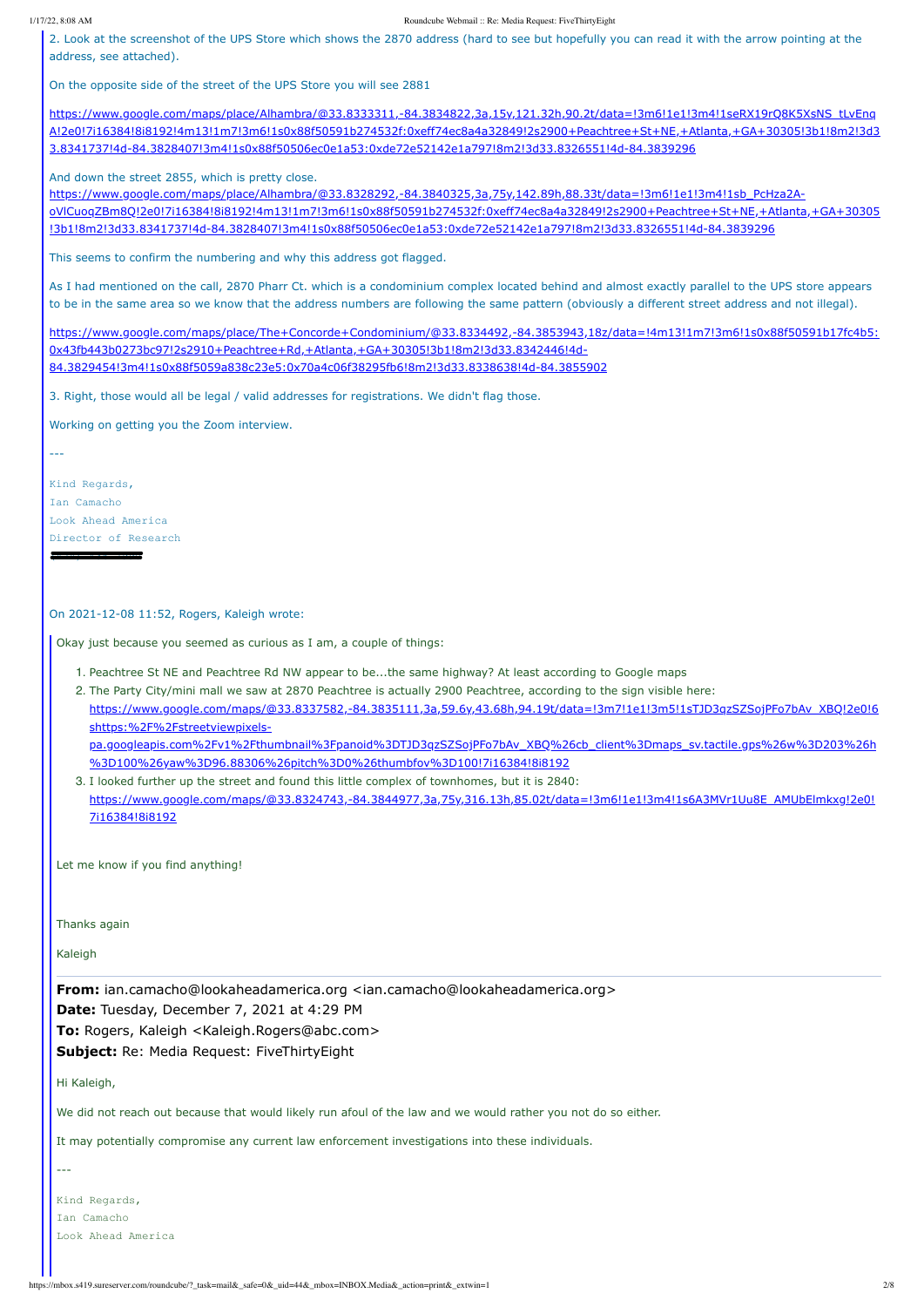https://mbox.s419.sureserver.com/roundcube/?\_task=mail&\_safe=0&\_uid=44&\_mbox=INBOX.Media&\_action=print&\_extwin=1 3/8

Director of Research

(424) 436-7990

|  | On 2021-12-07 14:45, Rogers, Kaleigh wrote: |  |  |  |  |
|--|---------------------------------------------|--|--|--|--|
|--|---------------------------------------------|--|--|--|--|

Hi Ian

**From:** ian.camacho@lookaheadamerica.org <ian.camacho@lookaheadamerica.org> **Date:** Tuesday, December 7, 2021 at 3:44 PM **To:** Rogers, Kaleigh <Kaleigh.Rogers@abc.com> **Subject:** Re: Media Request: FiveThirtyEight

I can agree to that! Curious: have you reached out to any individuals you identified? Would you be against me reaching out to them?

Thanks

Kaleigh

If you're unable to do that then please let me know. This really is for you to examine.

---

| Kind Regards,        |
|----------------------|
| Ian Camacho          |
| Look Ahead America   |
| Director of Research |

 $(424)$   $436 - 7990$ 

On 2021-12-07 13:40, ian.camacho@lookaheadamerica.org wrote:

Hi Kaleigh,

Sorry thought I hit send!

100% on the record. I need you to confirm that you will not disclose any personal information about the people that we researched though.

---

Kind Regards, Ian Camacho Look Ahead America Director of Research

 $\left( \frac{424}{7}, \frac{436}{7}, \frac{494}{7}\right)$ 

On 2021-12-07 13:15, Rogers, Kaleigh wrote:

Also just want to check: will this be on the record, on background, or off the record? Just want to be on the same page before we get started. Thank you!

**From:** ian.camacho@lookaheadamerica.org <ian.camacho@lookaheadamerica.org>

**Date:** Tuesday, December 7, 2021 at 2:14 PM

**To:** Rogers, Kaleigh <Kaleigh.Rogers@abc.com>

**Subject:** Re: Media Request: FiveThirtyEight

Hi Kaleigh,

This afternoon does not work but I could do tomorrow.

What time were you thinking? Also, do you use Zoom or Google Meets for a screenshare?

---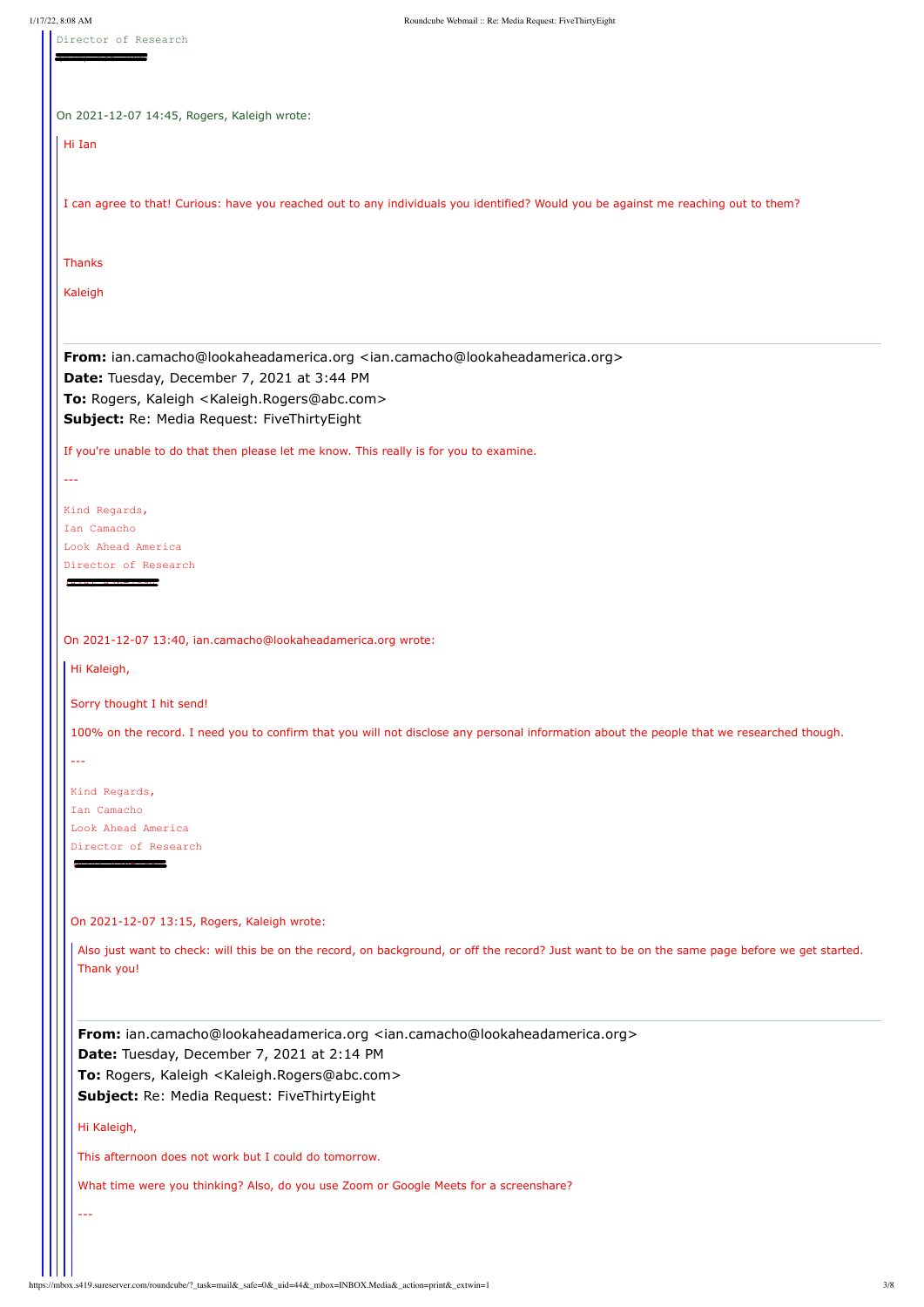https://mbox.s419.sureserver.com/roundcube/?\_task=mail&\_safe=0&\_uid=44&\_mbox=INBOX.Media&\_action=print&\_extwin=1 4/8

Kind Regards, Ian Camacho

Look Ahead America Director of Research

On 2021-12-07 13:12, Rogers, Kaleigh wrote:

Hi Ian

**From:** ian.camacho@lookaheadamerica.org <ian.camacho@lookaheadamerica.org> **Date:** Tuesday, December 7, 2021 at 2:11 PM **To: Matt Braynard <matt@braynard.com> Cc:** Rogers, Kaleigh <Kaleigh.Rogers@abc.com> **Subject:** Re: Media Request: FiveThirtyEight

Thank you for the reminder! Do you have some time later this afternoon or tomorrow to walk me through your work?

Thanks kindly

Kaleigh

Hi Kaleigh,

I wanted to follow up to confirm that you received our written response to the Hoover Institute's Analysis that I had mailed last week. I had not received confirmation and so I wanted to make sure that it was not lost.

Also, I wanted to check and see what days and times work for you to show some examples we found in Georgia and Arizona regarding illegal registrations, NCOA, OOSSR, etc. in our reports.

Kind Regards, Ian Camacho Look Ahead America Director of Research

**From:** Rogers, Kaleigh <Kaleigh.Rogers@abc.com> **Sent:** Wednesday, December 1, 2021 9:09 AM **To: Matt Braynard <matt@braynard.com> Subject:** Re: Media Request: FiveThirtyEight

Hi Matt

Thanks for taking the time to speak with me this morning. If possible, I'd love to connect with Ian and learn more about your process for identifying ballots you believe to be cast illegally. If you are also open to sharing your yet-unpublished response to the Hoover analysis, that would be helpful.

Thanks kindly

|  | Kaleigh                                                                               |  |  |  |
|--|---------------------------------------------------------------------------------------|--|--|--|
|  | From: Matt Braynard <matt@braynard.com></matt@braynard.com>                           |  |  |  |
|  | Date: Thursday, November 18, 2021 at 6:56 AM                                          |  |  |  |
|  | To: Rogers, Kaleigh <kaleigh.rogers@abc.com></kaleigh.rogers@abc.com>                 |  |  |  |
|  | Subject: Re: Media Request: FiveThirtyEight                                           |  |  |  |
|  |                                                                                       |  |  |  |
|  |                                                                                       |  |  |  |
|  | Hey,                                                                                  |  |  |  |
|  |                                                                                       |  |  |  |
|  |                                                                                       |  |  |  |
|  | Sorry, but today isn't going to work. Next week is very open so please check in then. |  |  |  |
|  |                                                                                       |  |  |  |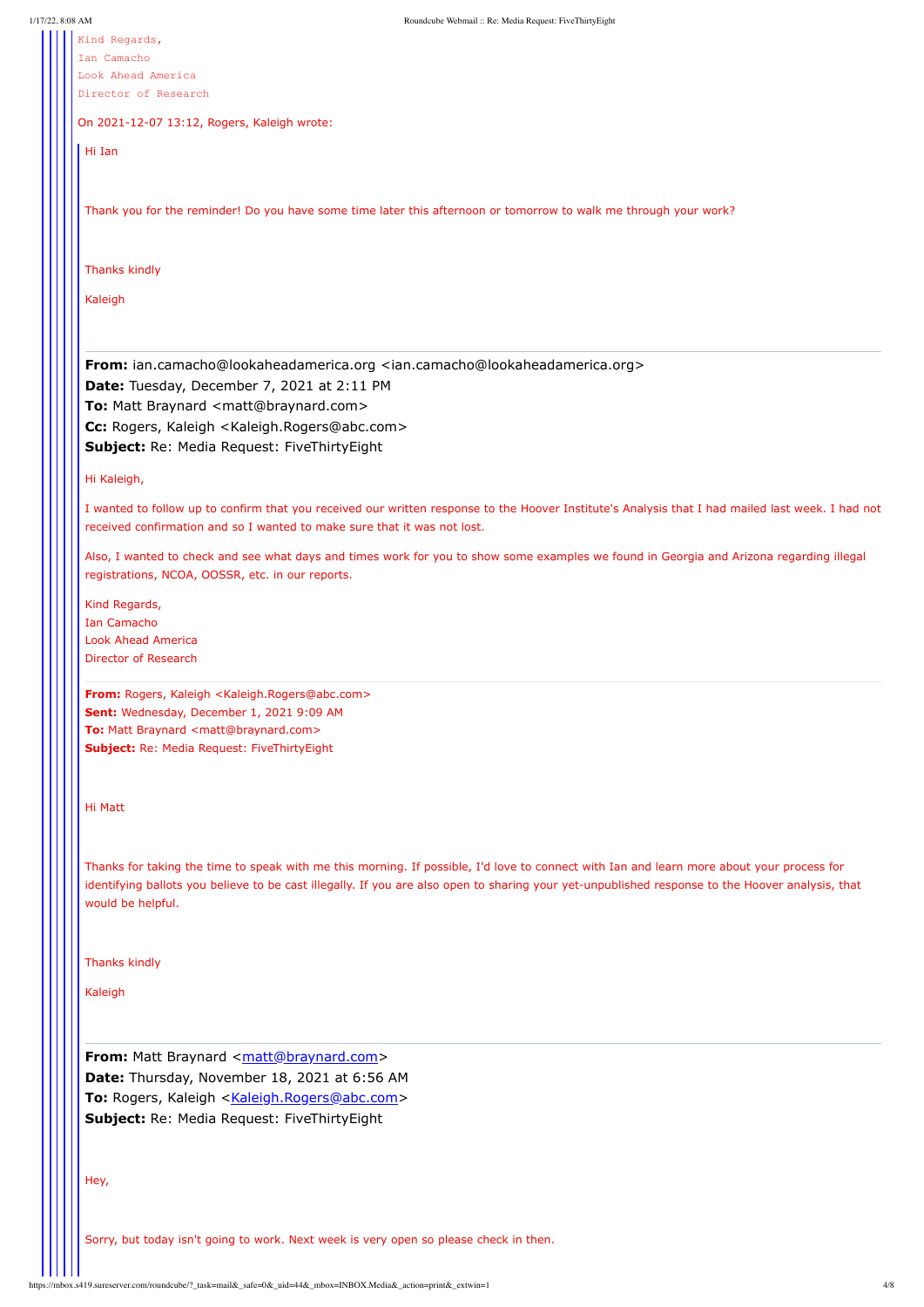### Matt

On November 17, 2021 9:29:33 AM "Rogers, Kaleigh" <[Kaleigh.Rogers@abc.com](mailto:Kaleigh.Rogers@abc.com)> wrote:

Hi Matt

**From:** matt <[matt@braynard.com](mailto:matt@braynard.com)> **Date:** Wednesday, November 17, 2021 at 8:43 AM To: Rogers, Kaleigh <[Kaleigh.Rogers@abc.com>](mailto:Kaleigh.Rogers@abc.com) **Subject:** Re: Media Request: FiveThirtyEight

I can do tomorrow at 10 AM EST. If mornings are tricky we can also do evenings or afternoon, I'm pretty flexible.

Cheers

Kaleigh

Hey,

Today is not going to work. We can resched for tomorrow at 10 AM.

Matt

- > > FROM: Matt Braynard [<matt@braynard.com>](mailto:matt@braynard.com)
- > > DATE: Tuesday, November 16, 2021 at 11:28 AM
- > > TO: Rogers, Kaleigh [<Kaleigh.Rogers@abc.com>](mailto:Kaleigh.Rogers@abc.com)
- > > SUBJECT: Re: Media Request: FiveThirtyEight

 $>$  >

- > > On November 16, 2021 6:52:15 AM "Rogers, Kaleigh"
- > > < Kaleigh.Rogers@abc.com > wrote:

 $>$  >

- > -------Original Message-------
- > From: Rogers, Kaleigh [<Kaleigh.Rogers@abc.com](mailto:Kaleigh.Rogers@abc.com)>
- > To: Matt Braynard [<matt@braynard.com](mailto:matt@braynard.com)>
- > Subject: Re: Media Request: FiveThirtyEight
- > Sent: Nov 16 '21 21:34
- $>$
- > No problem, talk to you then!
- $>$
- > FROM: Matt Braynard [<matt@braynard.com](mailto:matt@braynard.com)>
- > DATE: Tuesday, November 16, 2021 at 4:32 PM
- > TO: Rogers, Kaleigh [<Kaleigh.Rogers@abc.com](mailto:Kaleigh.Rogers@abc.com)>
- > SUBJECT: Re: Media Request: FiveThirtyEight
- > I need to move it to 10. That work?
- >

>

- > On November 16, 2021 8:43:18 AM "Rogers, Kaleigh"
- > <[Kaleigh.Rogers@abc.com>](mailto:Kaleigh.Rogers@abc.com) wrote:
- >
- > > No problem. Tomorrow works great, I'll try you again then.
- $>$  >
- > > Cheers
- $>$   $>$
- > > Kaleigh

 $>$  >

> > Sorry I was moving across the country and got my time zone mixed up.

## $>$  >

 $>$  >

> > Can we go to 9:30 tomorrow morning Eastern Time?

#### $>$   $>$

> > Hi Matt

 $>$  >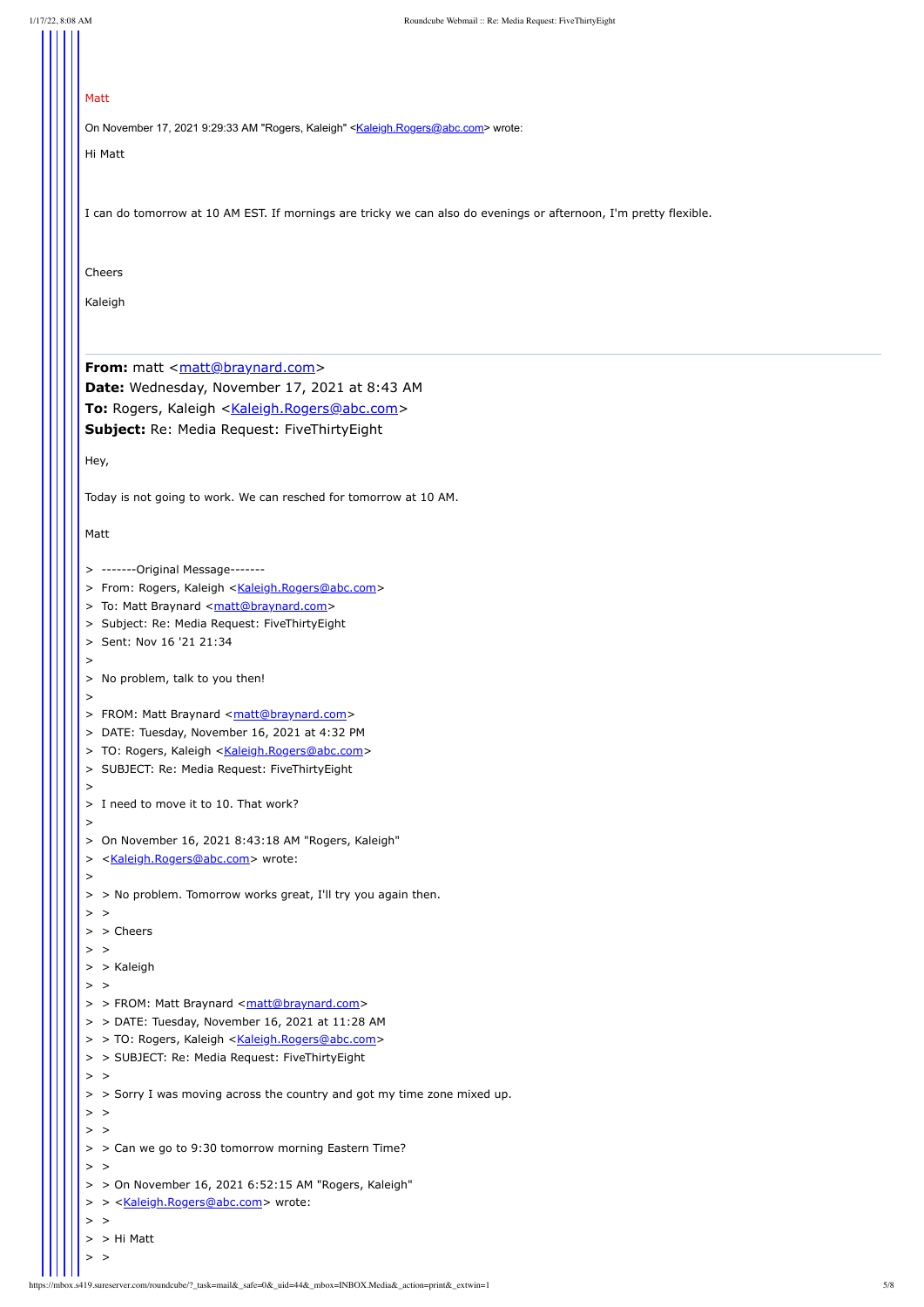1/17/22, 8:08 AM Roundcube Webmail :: Re: Media Request: FiveThirtyEight > > Tried calling and texting but haven't gotten through. Please let > > me know if you need to reschedule.  $>$  > > > Thanks  $>$   $>$ > > Kaleigh  $>$  > > > FROM: Matt Braynard [<matt@braynard.com>](mailto:matt@braynard.com) > > DATE: Monday, November 15, 2021 at 6:36 PM > > TO: Rogers, Kaleigh <[Kaleigh.Rogers@abc.com>](mailto:Kaleigh.Rogers@abc.com) > > SUBJECT: Re: Media Request: FiveThirtyEight  $>$   $>$ > > <del>202.423.5333.</del>  $>$  > > > On November 15, 2021 6:25:42 PM "Rogers, Kaleigh" > > < Kaleigh.Rogers@abc.com > wrote:  $>$   $>$ > > Sounds great! What's the best number?  $>$   $>$ > > FROM: Matt Braynard [<matt@braynard.com>](mailto:matt@braynard.com) > > DATE: Monday, November 15, 2021 at 6:24 PM > > TO: Rogers, Kaleigh <[Kaleigh.Rogers@abc.com>](mailto:Kaleigh.Rogers@abc.com) > > SUBJECT: Re: Media Request: FiveThirtyEight  $>$   $>$ > > 930 est tomorrow morning. That work?  $>$   $>$  $>$  > On November 15, 2021 6:19:49 PM "Rogers, Kaleigh" > > < Kaleigh.Rogers@abc.com > wrote:  $>$   $>$ > > Okay editor says either option is fine (open line or recording) so > > I'll leave that up to you. Please let me know when would be a good  $>$  > time to chat and the best time to reach you.  $>$  > > > FROM: Matt Braynard [<matt@braynard.com>](mailto:matt@braynard.com) > > DATE: Monday, November 15, 2021 at 6:08 PM > > TO: Rogers, Kaleigh <[Kaleigh.Rogers@abc.com>](mailto:Kaleigh.Rogers@abc.com) > > SUBJECT: Re: Media Request: FiveThirtyEight  $>$  > > > I'm not sure myself. Alternatively you could let me make a > > recording.  $>$  >  $>$  > On November 15, 2021 5:50:43 PM "Rogers, Kaleigh" > > <[Kaleigh.Rogers@abc.com>](mailto:Kaleigh.Rogers@abc.com) wrote:  $>$   $>$ > > Can I ask who else may be listening in?  $>$   $>$ > > FROM: Matt Braynard [<matt@braynard.com>](mailto:matt@braynard.com) > > DATE: Monday, November 15, 2021 at 5:50 PM > > TO: Rogers, Kaleigh <[Kaleigh.Rogers@abc.com>](mailto:Kaleigh.Rogers@abc.com) > > SUBJECT: Re: Media Request: FiveThirtyEight  $>$   $>$ 

- > > Others May listen in on the call.
- $>$  >
- > > On November 15, 2021 5:42:54 PM "Rogers, Kaleigh"
- > > <[Kaleigh.Rogers@abc.com>](mailto:Kaleigh.Rogers@abc.com) wrote:

## $>$  >

 $>$  > Phone is fine, what do you mean by an open line?

#### $>$  >

- > > FROM: Matt Braynard [<matt@braynard.com>](mailto:matt@braynard.com)
- > > DATE: Monday, November 15, 2021 at 5:42 PM
- > > TO: Rogers, Kaleigh <[Kaleigh.Rogers@abc.com>](mailto:Kaleigh.Rogers@abc.com)
- > > SUBJECT: Re: Media Request: FiveThirtyEight

- > > That's fine but for print reporters I only talk on the phone on an
- > > open line. If that works for you I'll make some time to chat perhaps
- > > tomorrow morning.
- $>$  >
- > > On November 15, 2021 5:39:18 PM "Rogers, Kaleigh"

 $>$  >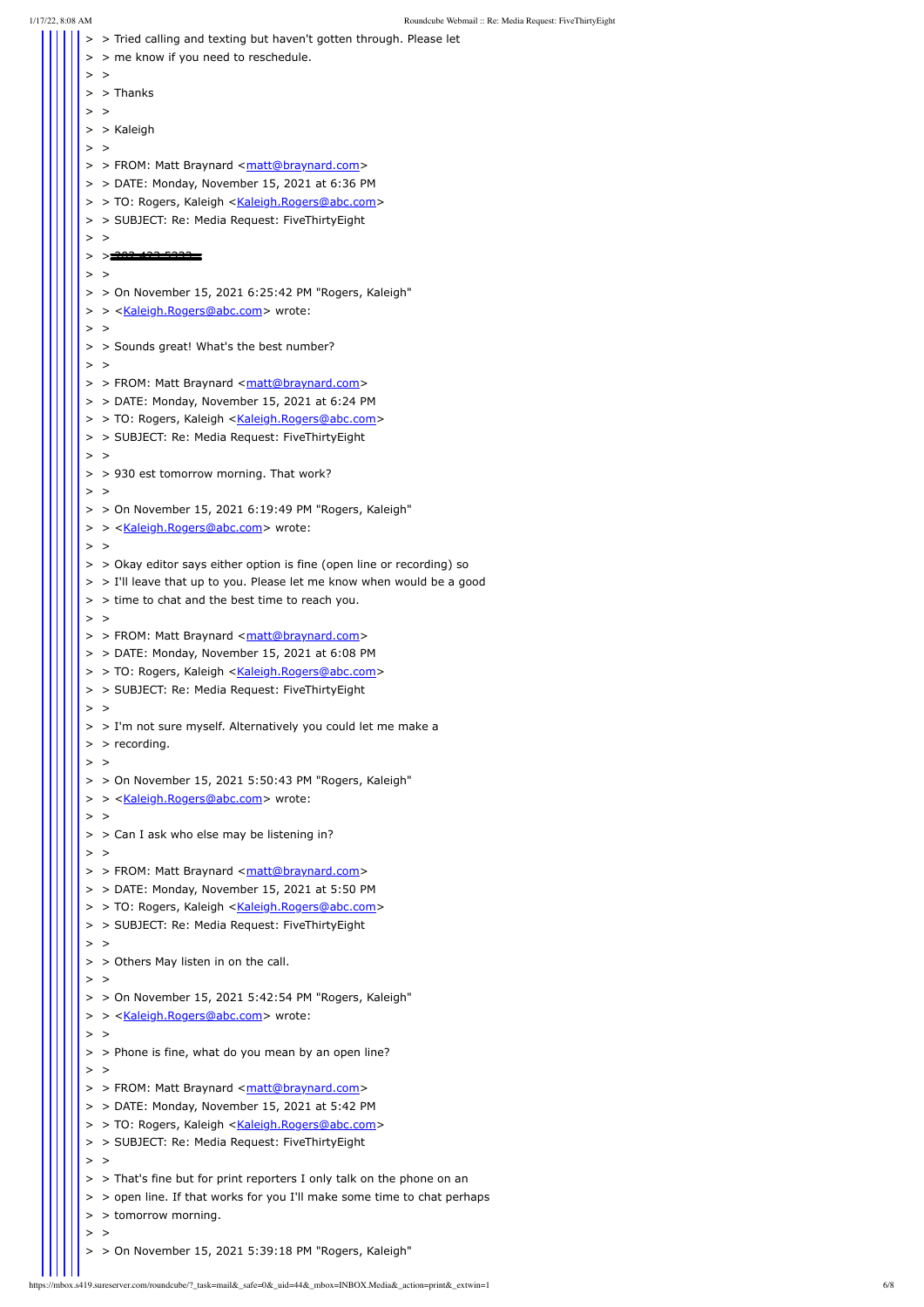1/17/22, 8:08 AM Roundcube Webmail :: Re: Media Request: FiveThirtyEight > > <[Kaleigh.Rogers@abc.com>](mailto:Kaleigh.Rogers@abc.com) wrote:  $>$  > > > Of course! I'm focusing on some of the changes to election law > > that have been passed at the state level, as well as the third party > > audits that have been pursued (in Arizona, PA, Wisconsin). I wanted > > to ask about your campaign to raise the issue of voter fraud, and > > how you used that as a fundraising tool. I'm hoping to gain better > > perspective on what you believe is the evidence for widespread voter > > fraud, what your goals are, and whether you think your work has had  $>$  > a direct contribution to some of the efforts we've seen at the > > state level.  $>$  > > > Please let me know if you're open to discussing all that, or if > > you have any other questions.  $>$   $>$ > > Thanks again  $>$   $>$ > > Kaleigh  $>$   $>$ > > FROM: Matt Braynard [<matt@braynard.com>](mailto:matt@braynard.com) > > DATE: Monday, November 15, 2021 at 5:24 PM > > TO: Rogers, Kaleigh [<Kaleigh.Rogers@abc.com>](mailto:Kaleigh.Rogers@abc.com) > > SUBJECT: Re: Media Request: FiveThirtyEight  $>$   $>$ > > "Can you give me some idea of the questions?"  $>$   $>$  $>$  > On November 15, 2021 5:03:41 PM "Rogers, Kaleigh" > > < Kaleigh.Rogers@abc.com > wrote:  $>$   $>$ > > Hi Matt  $>$   $>$ > > Awesome, thanks for your flexibility. Is there a good time for you > > this week to chat? The only time I'm not available is Wednesday at > > 4 PM-5PM, otherwise my schedule is wide open.  $>$   $>$ > > Thanks kindly  $>$   $>$ > > Kaleigh  $>$  > > > FROM: Matt Braynard [<matt@braynard.com>](mailto:matt@braynard.com) > > DATE: Tuesday, November 9, 2021 at 2:17 PM > > TO: Rogers, Kaleigh [<Kaleigh.Rogers@abc.com>](mailto:Kaleigh.Rogers@abc.com) > > SUBJECT: RE: Media Request: FiveThirtyEight  $>$  > > > Yeah, I am flexible.  $>$  > > > Matt  $>$  > > > FROM: Rogers, Kaleigh [<Kaleigh.Rogers@abc.com](mailto:Kaleigh.Rogers@abc.com)> > > SENT: Tuesday, November 9, 2021 1:56 PM > > TO: Matt Braynard <[matt@braynard.com](mailto:matt@braynard.com)> > > SUBJECT: Re: Media Request: FiveThirtyEight

- > > is why my address defaults to @abc (but you can also reach me at
- > > [Kaleigh.rogers@fivethirtyeight.com](mailto:Kaleigh.rogers@fivethirtyeight.com))
- $>$   $>$
- > > Unfortunately I had a couple of things crop up that will make today
- > > and tomorrow pretty busy for me. Is there any chance we can arrange
- > > something later this week or next week? I can send you some more
- > > details about the story in advance.
- $>$  >
- > > Thanks kindly
- $>$  >
- > > Kaleigh
- $>$  >

> > Hi Matt!

#### $>$  >

 $>$  >

> > Thanks for your response. FiveThirtyEight is part of ABC News, which